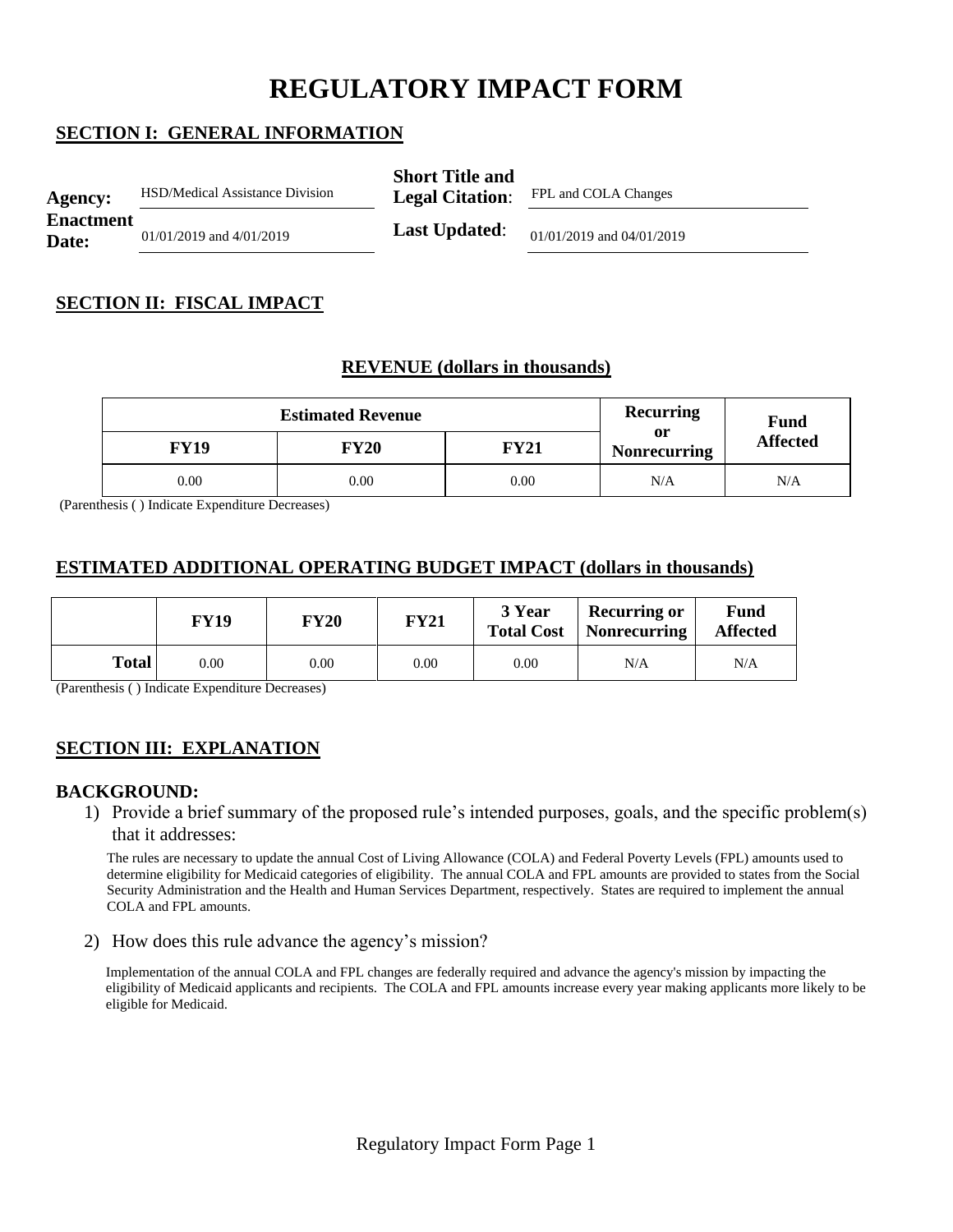### **ALTERNATIVE APPROACHES:**

1) What non-regulatory alternatives were considered?

There are not any non-regulatory alternatives as these rule changes are a federal requirement.

2) Briefly explain the costs and benefits of each alternative that were considered:

Not applicable as these changes are a federal requirement.

3) How is this rule the best solution to the identified problem?

HSD will be in compliance with federal requirements to implement annual COLA and FPL changes.

#### **IMPACTS:**

1) How will this rule increase or decrease the costs for businesses within the affected industry?

The annual COLA and FPL changes increase eligibility limits for Medicaid categories. The result is applicants are more likely to be eligible for Medicaid which should decrease uninsured individuals and provide more opportunity for providers to bill for eligible individuals.

2) How will this rule increase or decrease the prices of goods and services for consumers?

The rule changes should decrease the prices of goods and services for consumers in New Mexico as more individuals will be insured allowing providers to bill Medicaid for services.

3) How will this rule promote economic competition and growth in the state?

More individuals will be covered on Medicaid and enrolled into risk based Medicaid managed care plans.

4) How will this rule impact public health and safety?

More individuals will be covered on Medicaid and have access to the Medicaid services package which should result in better health outcomes than had these individuals been uninsured.

5) What would be the consequences of not adopting this rule?

The Human Services Department (HSD) would not be in compliance with federal requirements to implement these changes.

#### **MEASURES OF SUCCESS:**

- 1) What quantitative indicators will the agency use to measure effectiveness? HSD monitors Medicaid eligibility and expenditures through a variety of reports and budget projections.
- 2) Describe how the agency will use the indicators listed above to monitor progress over time: **Continued on next page**

Regulatory Impact Form Page 2